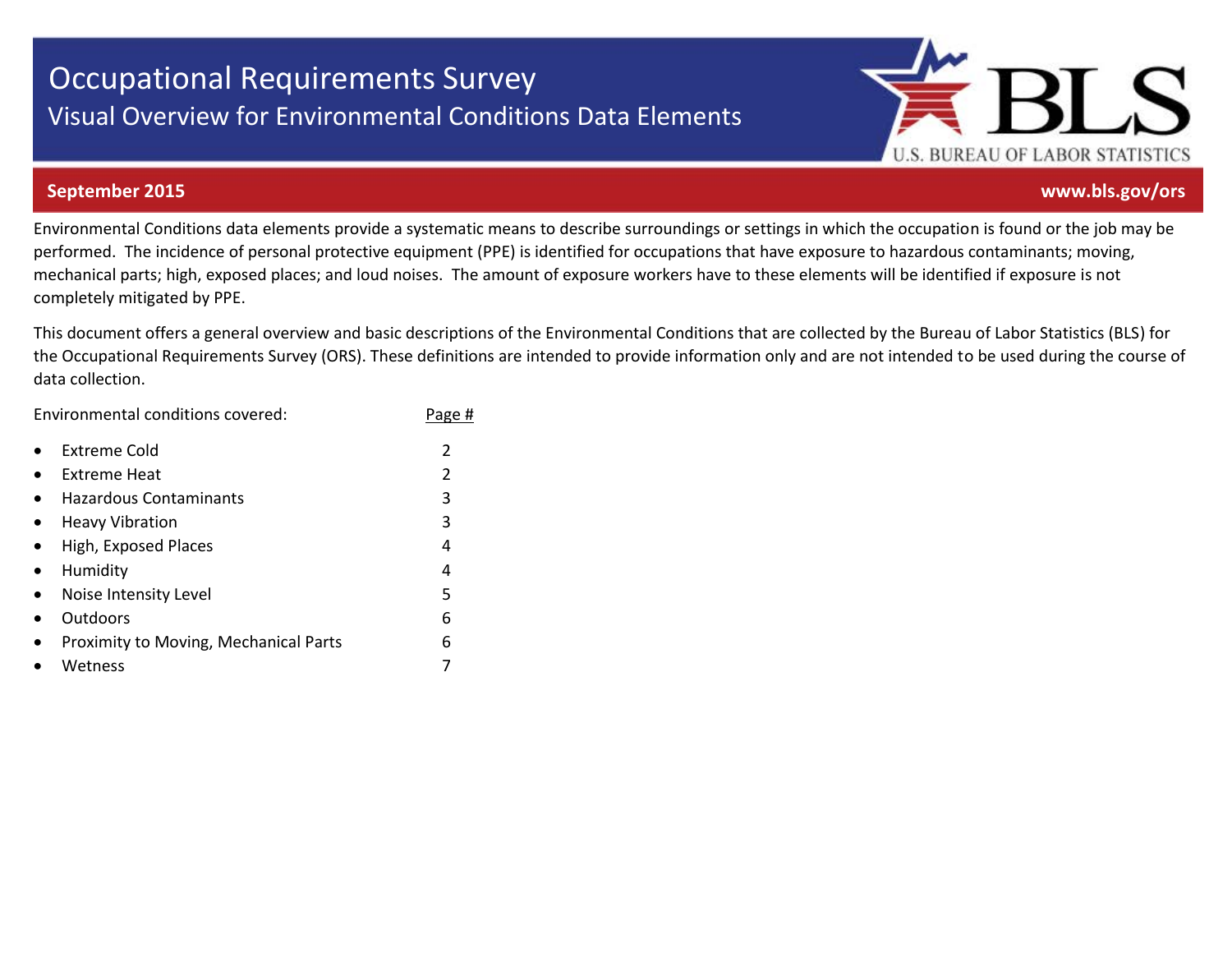## Extreme Cold

Exposure to non-weather related temperatures that are:

40 degrees or colder if the exposure is 2/3 or more of the work day

32 degrees or colder if the exposure is for less than 2/3 of the work day



#### Extreme Heat

Exposure to non-weather related temperatures that exceed:

85 degrees in a humid atmosphere

90 degrees in a dry atmosphere

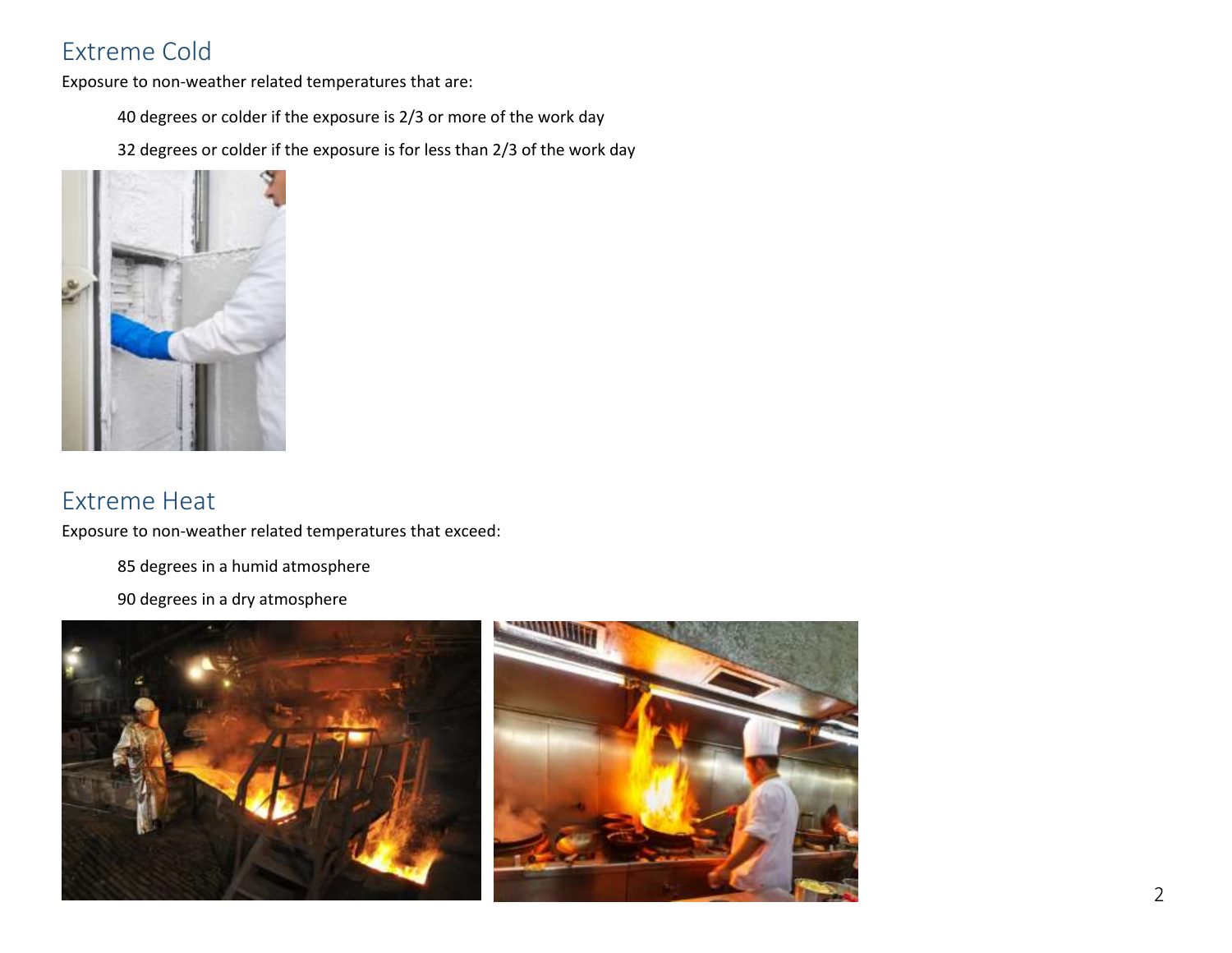#### Hazardous Contaminants

Exposure to any of the following: toxic, and or caustic chemicals, noxious odors, dusts and fumes that affect the respiratory system, eyes, skin or other living tissue.



#### Heavy Vibration

Exposure to a shaking object or surface that causes a strain on the body or extremities.

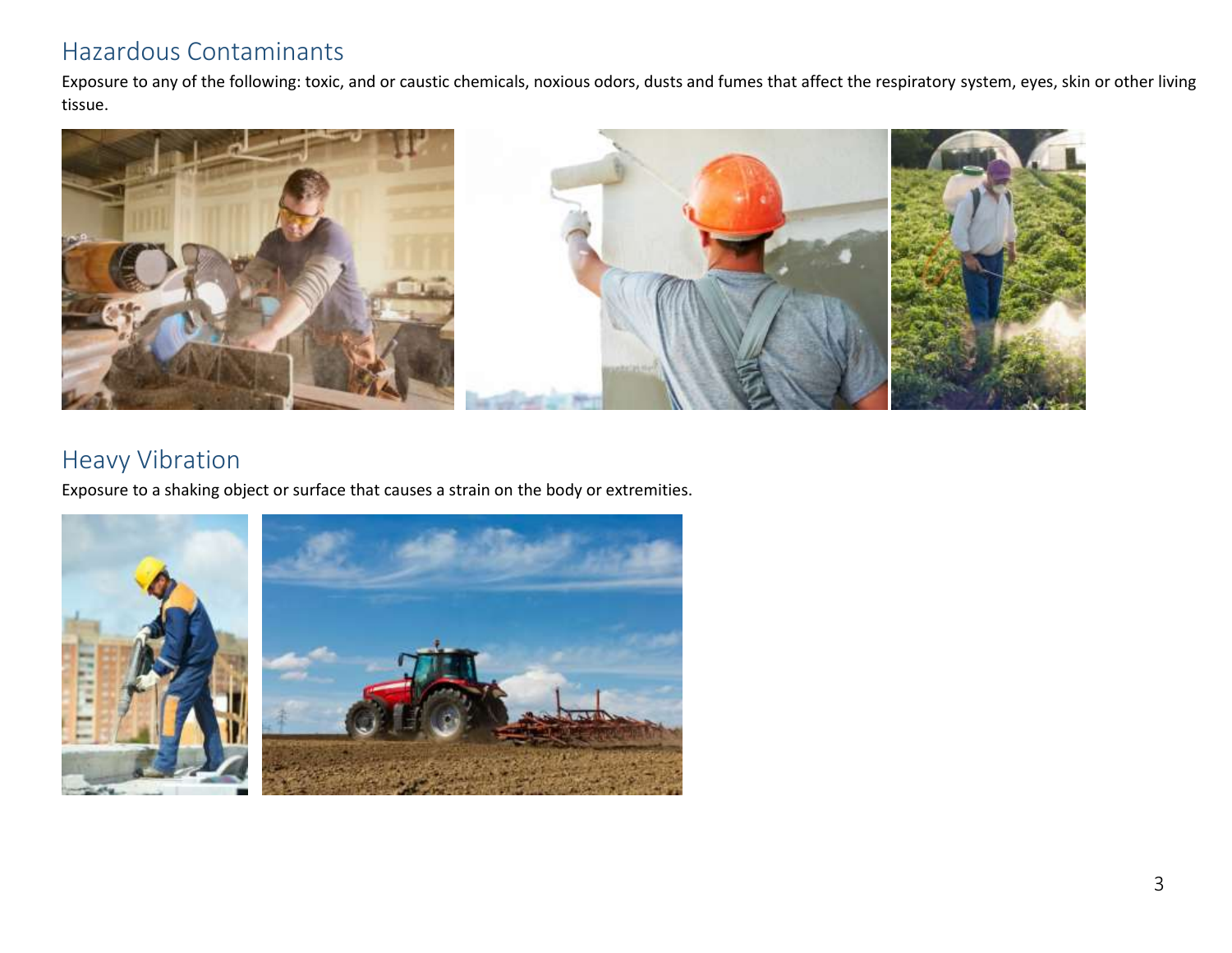## High, Exposed Places

Exposure to possible bodily injury from falling.



## Humidity

Non-weather related exposure to conditions where the air contains a high amount of water or water vapor.

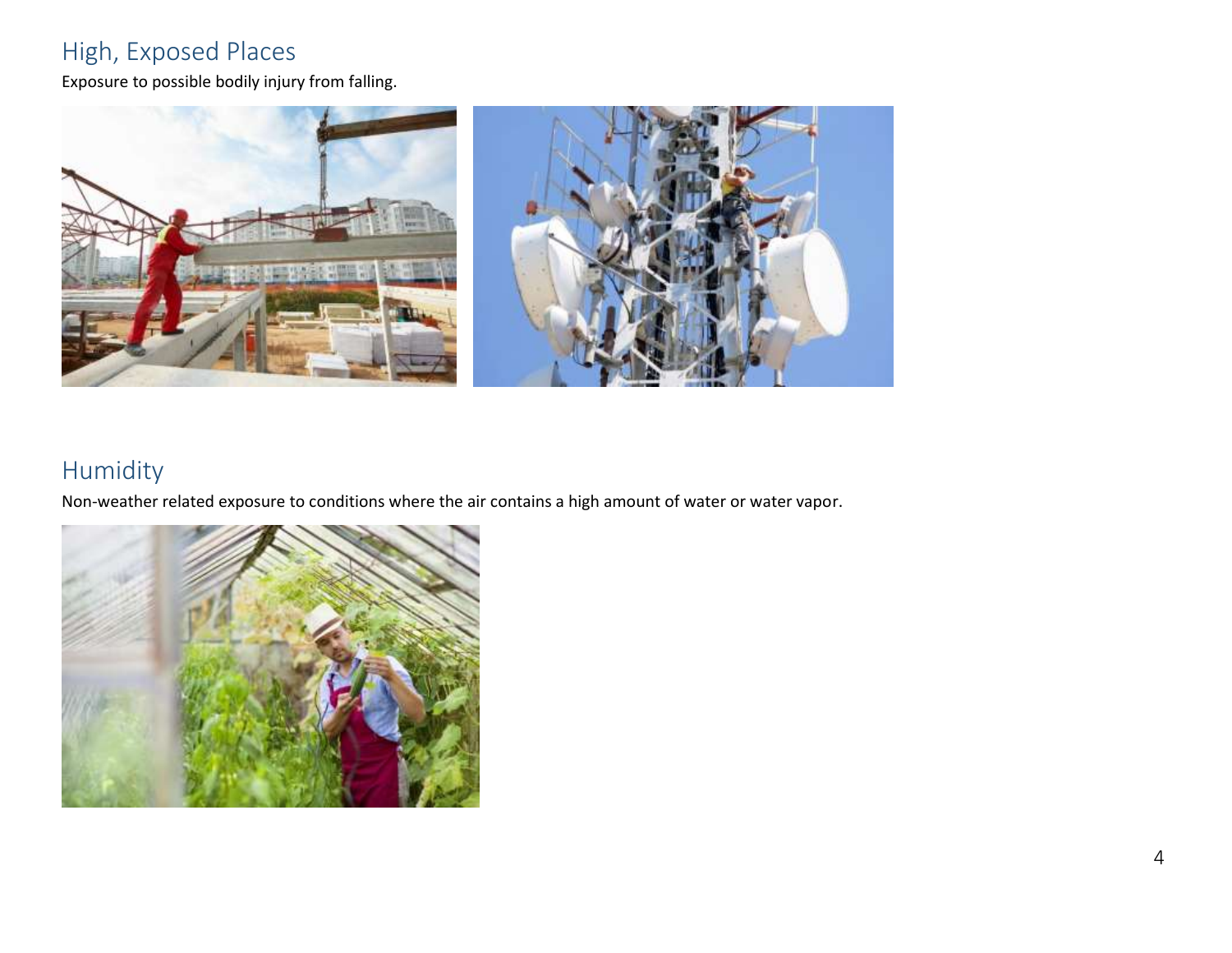#### Noise Intensity Level

The noise intensity level to which the worker is exposed in the job:

Quiet, Moderate, Loud and Very Loud

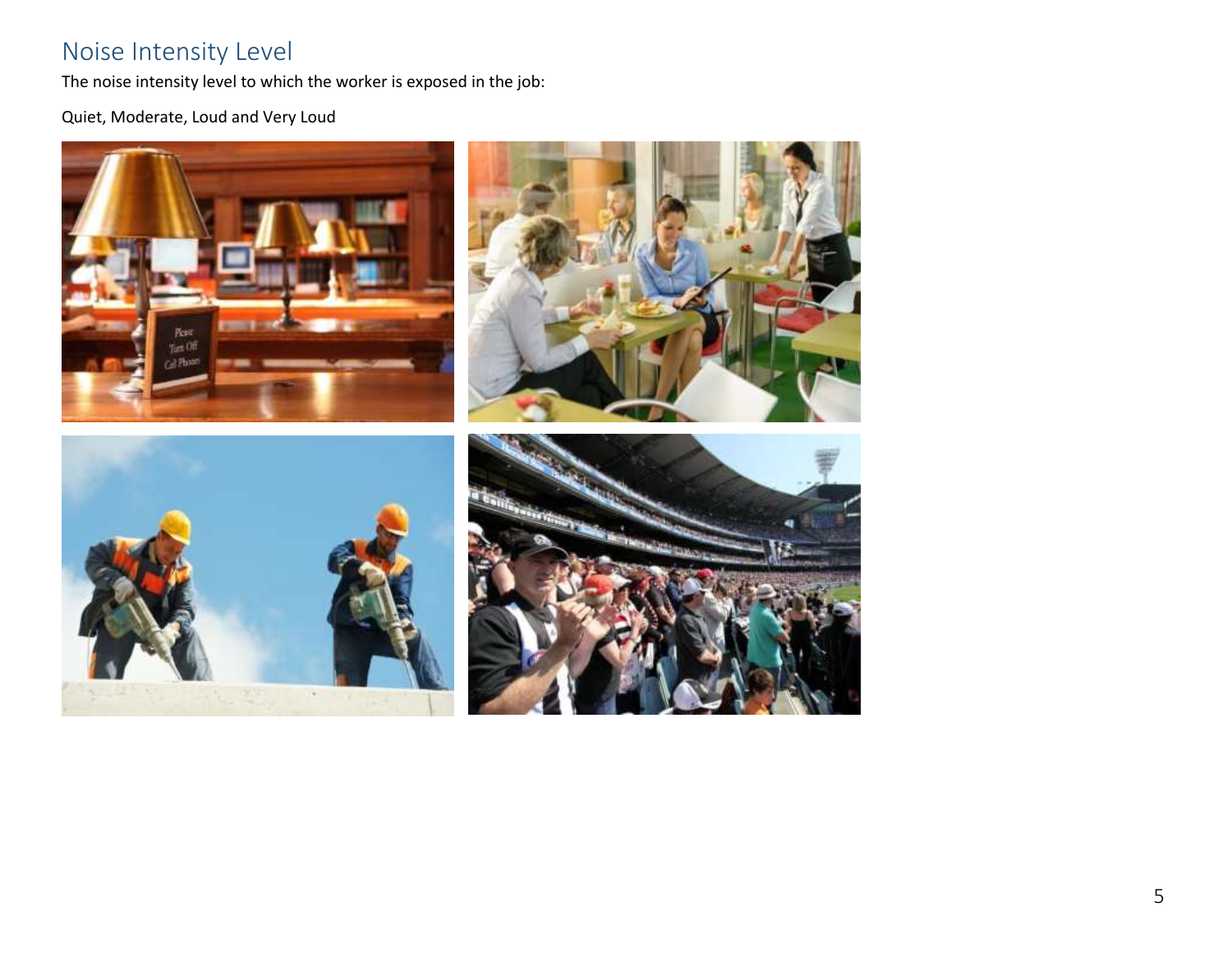## **Outdoors**

Job requires work outdoors. This does not include the commute to/from work.



#### Proximity to Moving, Mechanical Parts

Operation of or proximity to materials, mechanical parts, settings, or any moving objects (most commonly moving machinery or equipment) that could cause bodily harm.